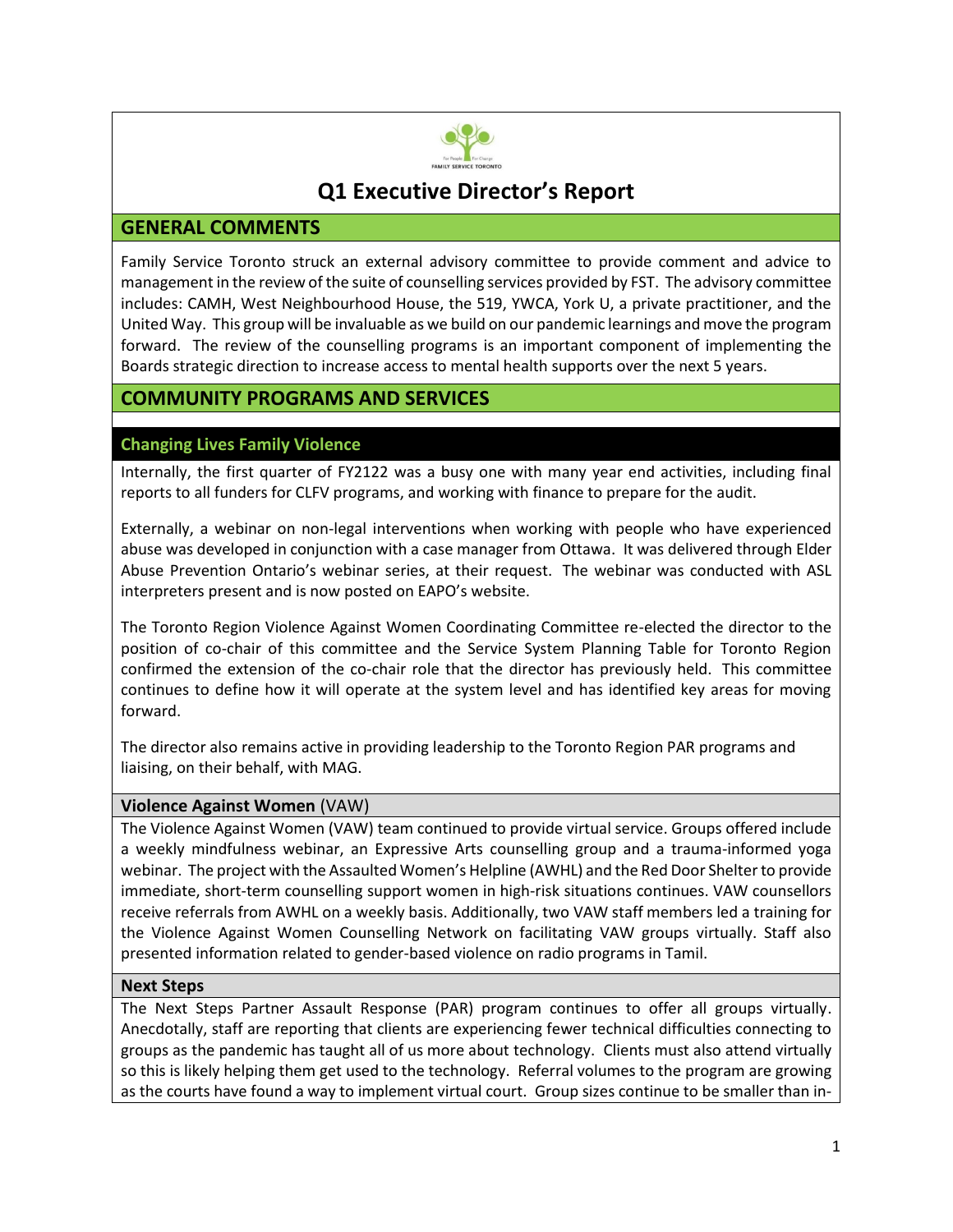person due to the nature of virtual work and the work that must be done in each session. Fees collected for the program also continue to be lower than projected due to the smaller number of attendees and the fact their financial situation has often been impacted by the pandemic. To date, there has been no indication of any COVID relief funds to assist with this situation, thought the ministry has recently announced an internal audit will be conducted and agencies will be randomly selected to be engaged in this process. No further details about what this means are available at this time.

# **Community Engagement**

The Community Engagement team submitted two projects to IRCC during this quarter.

1. to organize a conference to provide a mutual sharing and learning for leaders from the seven communities that we engage through Healthy Family Healthy Community (HFHC) about Canada's history with Indigenous Peoples. This project recognizes that many of our HFHC participants may have been in Canada for many years and are eager to learn more about Canada's history with First Nations. This project is in line with the Truth and Reconciliation Commission of Canada Calls to Action. The learning event will provide an opportunity for our HFHC community leaders to share their own settlement journeys and to re-connect after the pandemic, build their own diverse professional and personal networks and obtain educational resources made available by the Truth and Reconciliation Commission for distribution within their own communities.

2. A pilot to test an established HFHC evaluation framework within the new Toronto-based Nigerian community and start exploring how this evaluation framework can potentially be enriched by applying an anti-Black racism lens.

### **Seniors and Caregivers Support Services**

The Seniors and Caregivers Support Service (SCSS) team continued the Friendly Phone Chat program. Volunteers made over 80 hours of friendly calls. The Seniors Chat group, Caring for the Caregiver group and two other support groups continued. Team members participated on the FST run Elder Abuse Consultation Team and provided consultation to other senior supporting organizations. In collaboration with the Tamil Centre for Canadian Civic Action, an SCSS counsellor led an educational session for Tamil speaking seniors on long-term care. One team member contributed to a chapter on elder abuse in a book titled 'Responding to Older Adults with Mental Health and Addiction Problems'.

# **David Kelley Services**

The team continues to offer individual and group support virtually. Due to unanticipated staff turnover, the team is in a period of transition. A counsellor has been hired to provide six to eight sessions to clients from both the HIV and LGBT waitlist. We have reduced the number of groups being offered to manage resources and support clients individually, however, the emotional skills group continues to run. The team is committed to learning and development of new clinicians from within the queer/trans/non-binary community and excited at the opportunity to work with a former student and support them through coaching and mentorship.

#### **Counselling Services**

The team continues to work with a large number of families, a trend that begun with the onset of the pandemic.

The Walk-In-team developed and has started training clinicians in single session counselling and has also embarked on a program development initiative in creating a twenty-four-week trauma treatment group for male survivors of sexual abuse. This group is slated to begin in late September. The group will be co-facilitated and provide ongoing supports and referrals as needed, along with treatment-oriented protocols.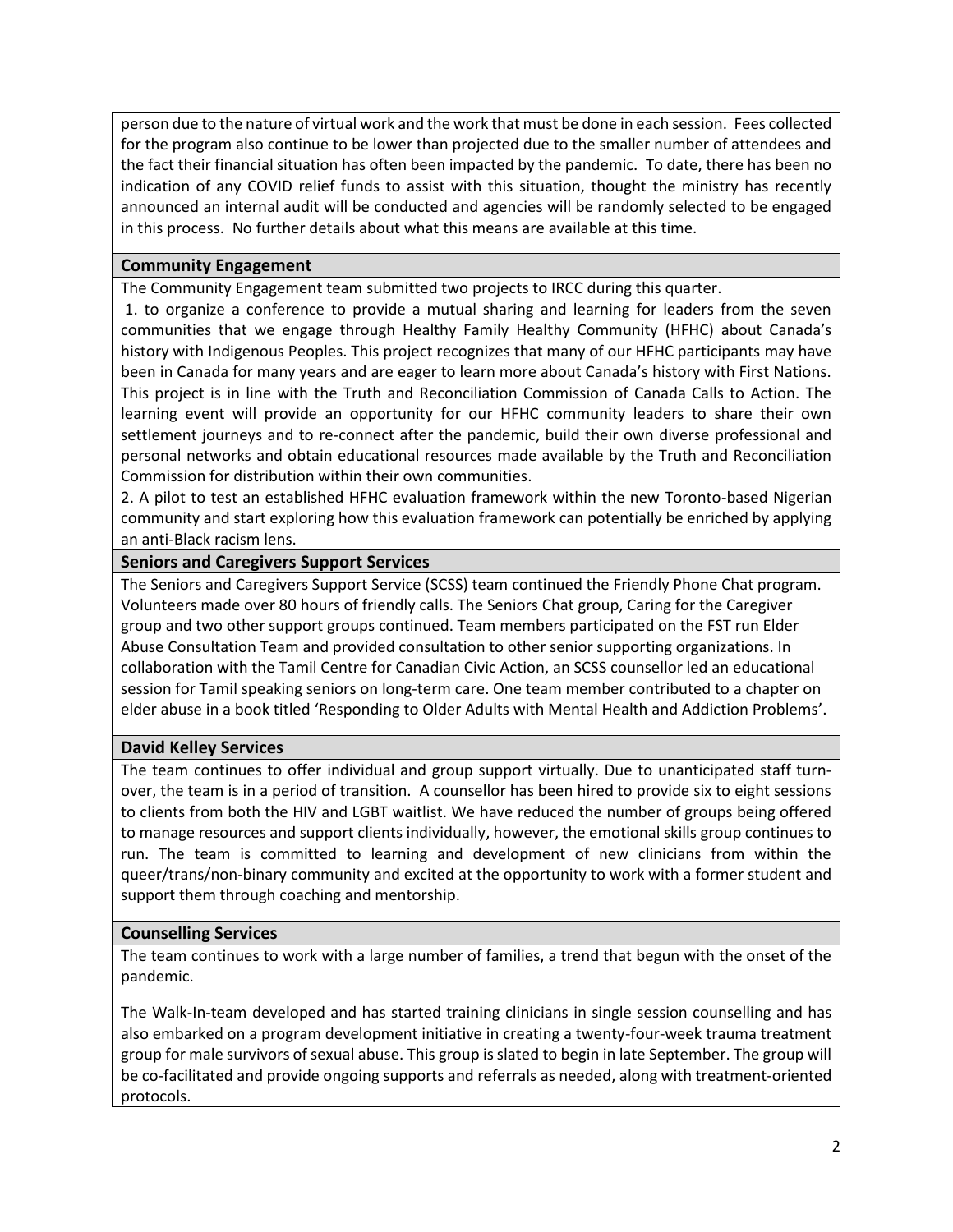The team was approached by an external agency to offer critical incident debriefing. This led to an MOU for ongoing support. The team is exploring this as a possible community enterprise.

#### **Families in Transition**

The FIT team continues to work virtually with both parents and children and to work through the barriers of working with children on Zoom, coordinating with parents, offering shorter sessions, and using more engaging clinical modalities to help children receive the full benefit of the program.

The team has begun working with the Violence Against Women team, collaborating to better serve families impacted by violence. The teams often work with the same client population but with different clinical models.

The team is also working on several groups. These include psychoeducational eight-week groups with specific topic focus such as parenting after divorce/separation; co-parenting; and a mindfulness-based group for children. These groups will begin in September.

#### **Service Access Unit (SAU)**

Providing enhanced information and referral services through the System Navigator who has identified a gap in our services and demonstrated the need for this specific type of support. Most of the referrals require more than connecting them with a single identifiable resource and require short term collaboration with the service user to meet their needs and provide accessible service. This service has also fed information to FST's Directory of Community Resources soon to be available to the rest of the organization. Along with COVID vaccine information, the 2 other areas of support and referral provided included mental health and housing.

SAU is now the contact centre for the Passport and Options programs. SAU has been handling calls, connecting the callers with their coordinators, providing them with information and if needed, connecting them with the Duty Day worker.

#### **Social Action**

This quarter, Social Action launched two House of Commons E-petitions with national partners: one for broadening access to the Canada Child Benefit for families with irregular citizenship status, and one for a CERB Repayment Amnesty for low-income people. Both surpassed minimum signatures required and were presented in the House.

National Campaign 2000 Steering Committee members met with the Honourable Ahmed Hussen, Minister of Families Children and Social Development on report card findings and our response to the federal budget. We congratulated the government on their investments into childcare and housing but emphasized the lack of investment in income supports system. We noted that services are key but cannot replace income.

Work has started on the new project on the Sustainable Development Goals. A diverse national advisory committee has been put together and recruitment was started for the hire of two project staff.

Social Action has also supported the Board in its recruitment process this year, as well as playing a lead role in the new joint staff-board Equity Diversity Inclusion Working Group, developing the workplan and consultant RFP.

**Knowledge Building**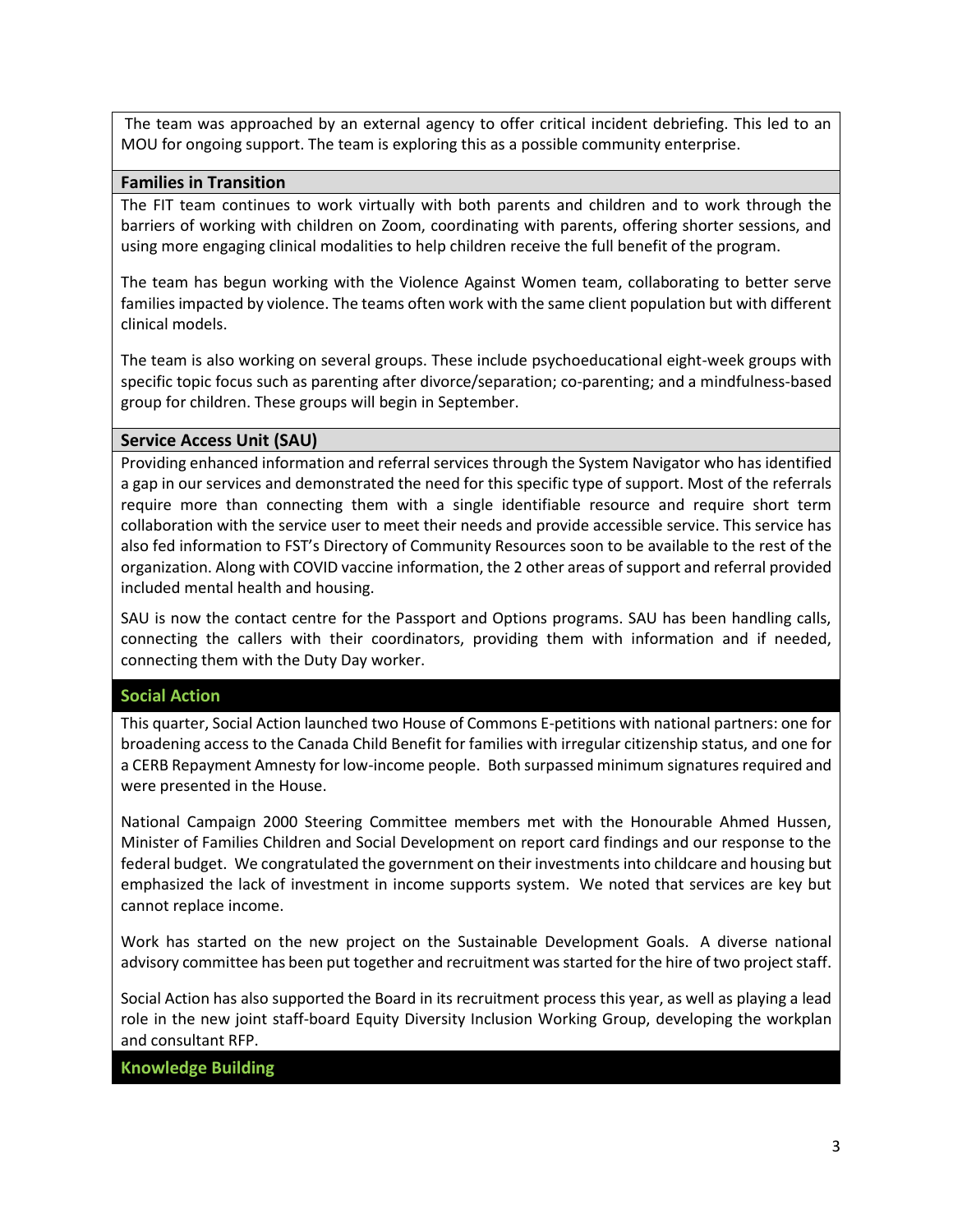During Q1 we submitted a proposal to the Ministry of Immigration, Refugees and Citizenship Canada to conduct an Anti-Black racism analysis for Healthy Families/Healthy Communities program; we proposed working with the City of Toronto and within the Nigerian newcomer community.

The presentation on our research on 'The Impact of the COVID-19 Pandemic and Social Isolation on VAW Clients' Experiences in Counselling and their Access to Services' received the 'Best Presentation Award' by the International Conference on Social Work Research. We also worked with UWGT to reestablish the Sector Research Leadership table and held a first meeting in June.

The work on a full renewal of our Accreditation in 2022 has begun with an agreement on the standards on which we will be reviewed.

#### **Building Inclusive Communities**

#### **Options**

Carry On (line), Stay Calm and Connected: UW Project - The project has formally come to an end, but the groups continue. The caregiver and individuals with lived experience groups were going so well that the groups have opted to continue past the end of the project. Facilitation has moved to Options adult team staff and continue to be a great resource. A thorough report of the program and experience has been created and will be shared with those interested.

Our Community Network Facilitators have been working on launching an exciting Summer Series of programs including a Chit Chat group, Values group and some drop in surprises for the whole agency. Stay tuned!

National Accessibility Week – In collaboration with Volunteer Resources, Option's clients provided a fabulous Lunch and Learn to the agency. It was powerful to hear people with lived experience share their views and insights into accessibility with the group. We look forward to continuing work around Accessibility as an agency through the Accessibility Committee.

The short-term case management pilot project has entered into the fourth year and making a great success in reducing the waitlist for case management service.

#### **Passport**

The following is a breakdown of voice mail messages left for the team from April to June:

- April 2021: 1995
- May 2021: 1708
- June 2021: 1005

MCCSS announced the extension of the PSW wage enhancement with a submission deadline of August 23. The team has been working with clients to ensure invoices are submitted accordingly. In addition, the team presented (virtually) to the Toronto District School board and other secondary schools about the Passport program.

#### **PassportONE**

PassportONE experienced a very busy Q1. Twenty-one new Client Payment Administrators were hired to address the year end claim submissions. During that time, the team processed 107,537 claims for a total for \$101.5M. By the end of the quarter, the processing times were back to within 3 business days. With the back log cleared, extensive training began with the team to ensure that new initiatives